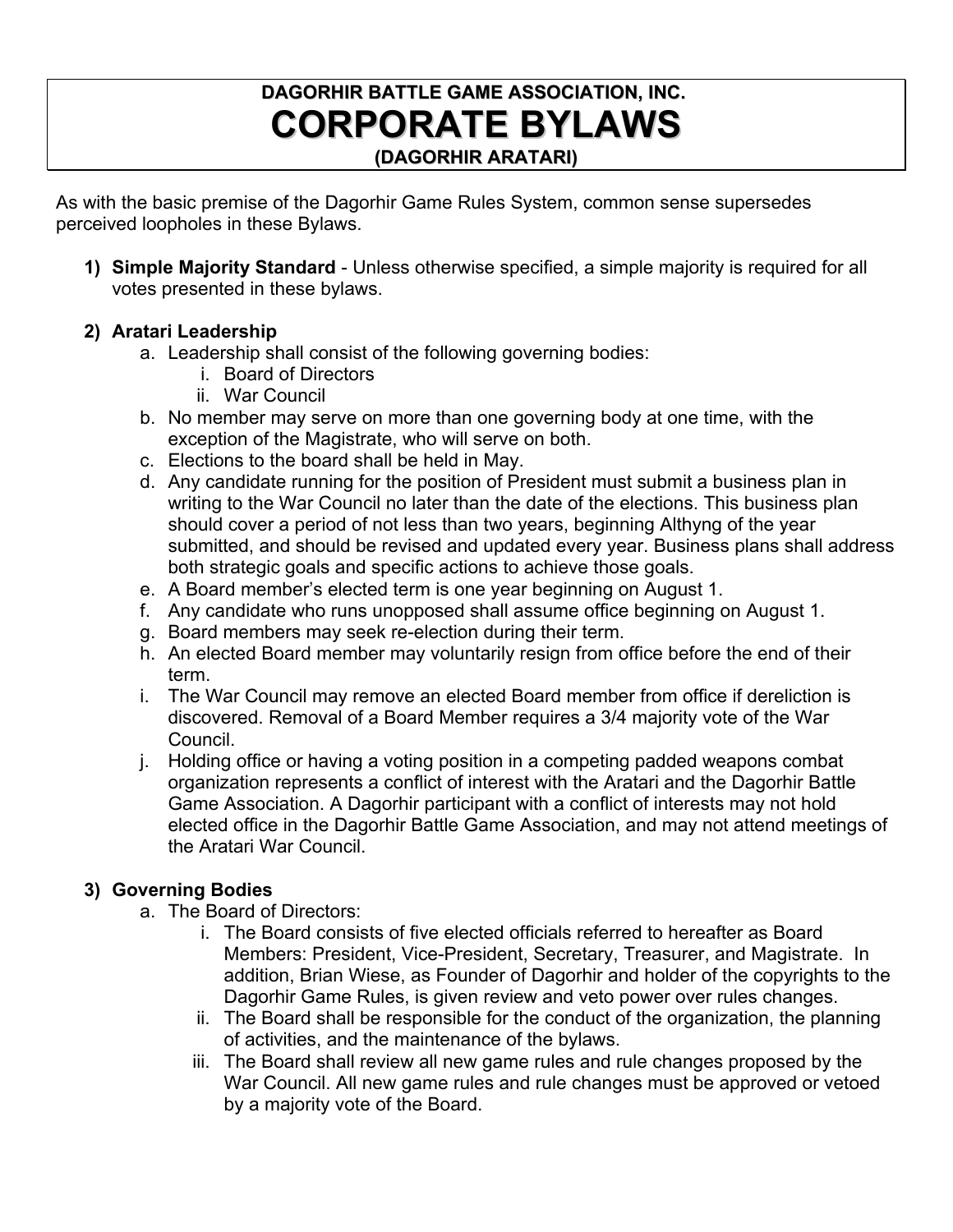- iv. The Board shall meet as business dictates, but never less than once every three months.
- v. Any Board Member unable to attend a session may send a proxy representative in his/her place. However, the substitute may only present ideas and take notes for the elected official. The substitute is not allowed to vote.
- vi. 4/5 of the Board Members must be present for a quorum to exist, for it to legally take any action.
- vii. The President or Vice-President may convene an emergency meeting if conditions requiring such exist.
- viii. Organization membership and financial records are to be present for open inspection at all Board meetings. The Magistrate may bring this information to War Council meetings if requested.
- ix. The Board may by a 4/5 vote create or eliminate Board Advisory positions and assign individuals to those positions. Advisors may only present ideas to the Board and will not be allowed to vote.

# **4) Board Members**

The President's responsibilities and authority are as follows:

- a) Delegating authority and the forming of activity committees.
- b) Maintenance of the Dagorhir hotline.
- c) Maintenance of the Dagorhir website.
- d) Public liaison with outside officials.
- e) Liaison with other reenactment and wargaming organizations, including serving as a representative to other Dagorhir groups, including the Ragnarok War Council.
- f) Promoting awareness of Dagorhir as an organization.
- g) Final interpretation of Dagorhir rules.
- h) Preparation of Board meeting agendas.

The Vice-President's responsibilities and authority are as follows:

- a) Represent the President in his/her absence.
- b) Collection and maintenance of the organization's equipment (i.e., first aid kits, rental equipment and costumes, etc.)
- c) The Vice-President may delegate this authority as the Vice-President sees fit.
- d) Advertising and recruitment efforts on behalf of Dagorhir Battle Games Association, Inc./Dagorhir Aratari.

The Secretary's responsibilities and authority are as follows:

- a) Maintenance of the organization's membership and attendance records.
- b) Collection of waiver forms.
- c) Recording the minutes at Board meetings.
- d) Publication and distribution of the organizations' rule books, supplements, periodicals, announcements, advertisements, and recruitment flyers.

The Treasurer's responsibilities and authority are as follows:

- a) Payment of debts incurred by the organization.
- b) Collection of money for rulebook sales and determination of rulebook and supplement costs per copy. (This is to be done following a consultation with the Secretary and is subject to approval by the War Council.)
- c) Maintenance of treasury bookkeeping.
- d) Collection of membership fees and dues at all events.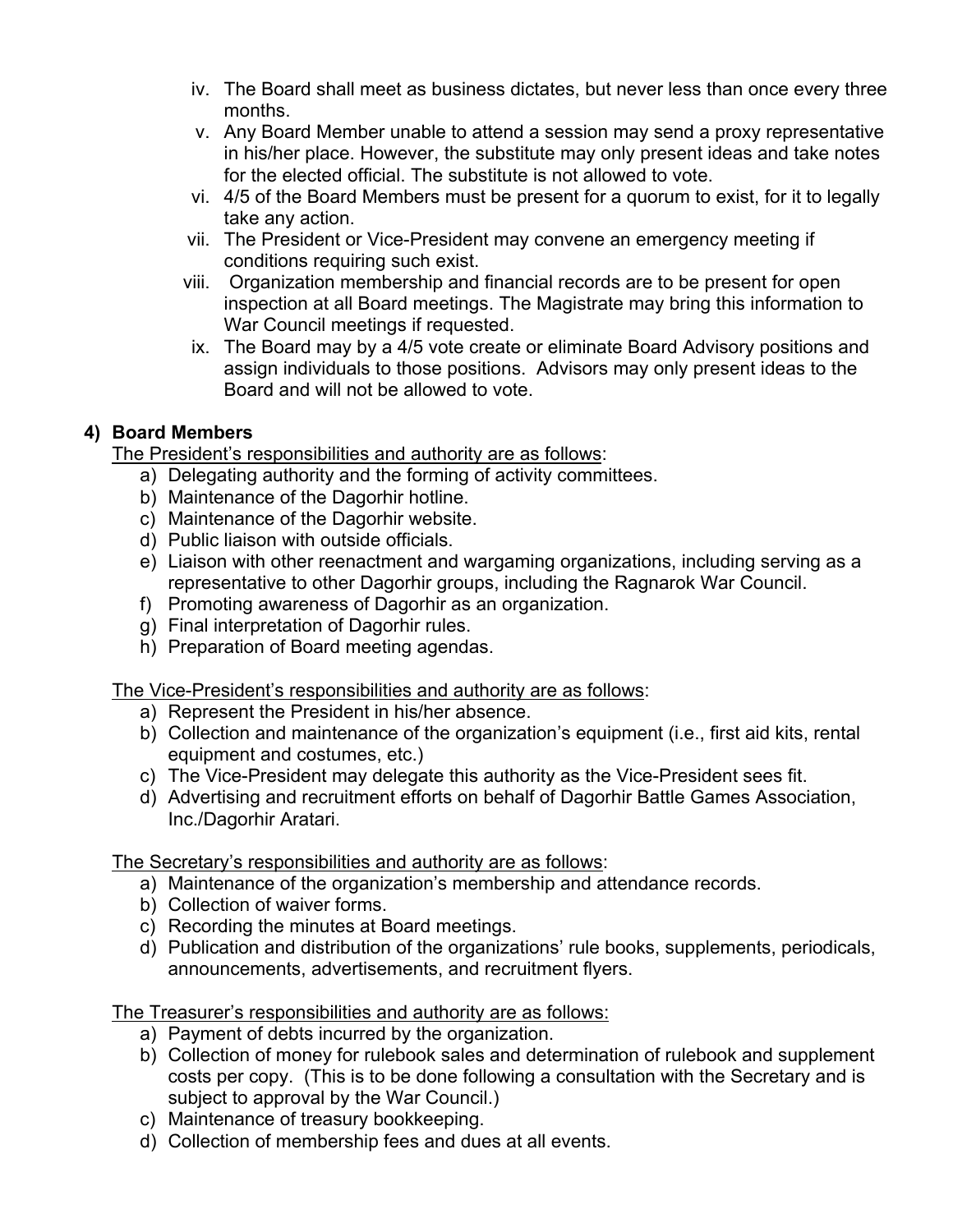- e) Disbursement of Funds:
	- i. Purchase of any materials needed for organizational activities.
	- ii. Funds for publishing and purchase of special items may be advanced to organization members on occasion, but these members are responsible for providing a valid receipt and any change to the Treasurer. Any member purchasing supplies for the organization with private funds must produce a valid receipt in order to be reimbursed
- f) Shall provide a written report of income and expenditures to the Board of Directors and the War Council on request.
- g) Liaison with the any governmental body concerned with the collection of fees.

# The Magistrate's responsibilities and authority are as follows:

- a) Chairman of the War Council.
- b) Setting War Council meeting agendas.
- c) Running each officially sponsored activity for the organization's membership. The Magistrate must appoint the following Officials pending the approval of the War Council:
	- i. Head Weapons Checker(s)
	- ii. Head Costume Checker(s)
	- iii. Head Armor Checker(s)
	- iv. Event Sponsor(s)
	- v. Head Herald(s) (i.e., referees)
- d) Review and determination of legitimate Active Unit status.
	- vi. "Active" units shall be defined as Units which have:
		- I. Fielded four or more members (participants who have actively participated in at least six Dagorhir Aratari battles in the previous twelve months prior to the time the unit is considered is granted Voting Status on the War Council.
		- II. Have a Unit Banner/Standard, which is displayed at Dagorhir Aratari battles.
		- III. Registered a written Unit History/Description with the Magistrate.
		- IV. Requested that they be considered for "Active Unit Status" from the Magistrate (see below).
		- V. Attended at least two sessions of the War Council in a "speaking only" (nonvoting) status to learn how the War Council operates and to demonstrate their interest in joining to the other Units represented on the War Council.
		- VI. For new or inactive Units to be officially recognized as Active Units and gain War Council voting rights, they must request that the Magistrate evaluate their attendance records and determine their Unit status. The Magistrate will report the results of the evaluation to the Unit and the War Council, at the event following the request.
		- VII. For individuals to count as members of a given Unit, they must register as members of that Unit at battle check-in.
		- VIII. Individuals may change Units, but may never count as a member of more then one Unit during the same period of time (e.g., one member can not count toward Unit A's membership one month; toward Unit B's membership the next month, and then count again toward Unit A's membership the third month).
	- vii. Final interpretation of these Bylaws.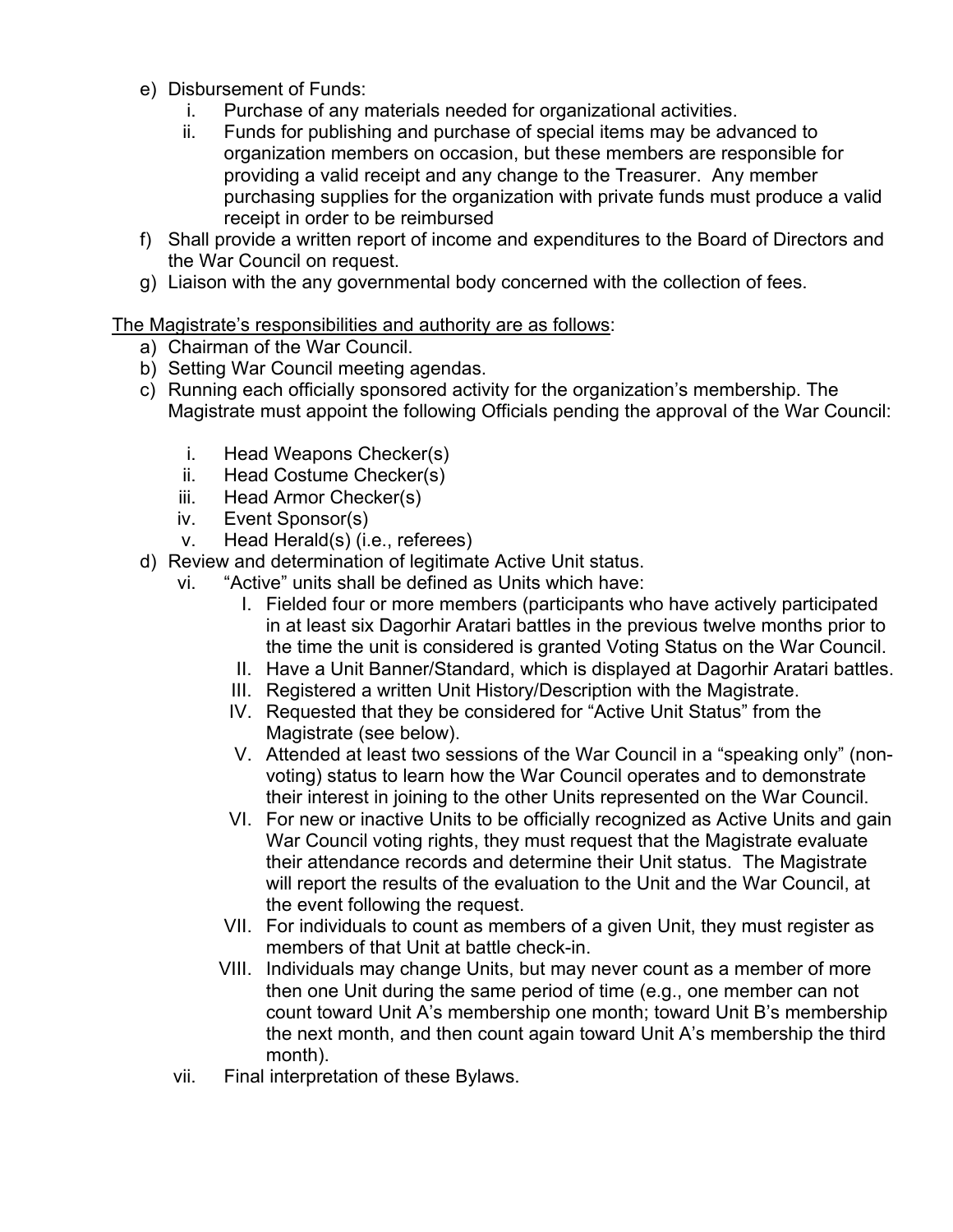# **5) The War Council**

- a) The War Council consists of two representatives from each active unit in the organization. These shall be known as Representatives.
- b) All units must decide on two members for duty on the War Council. Each unit represented on the War Council shall have two votes, whether both representatives are present or not.
- c) Two-thirds of the active units' Representatives must be present for a quorum to exist and for the War Council to legitimately take action.
- d) The Magistrate will chair all War Council meetings. In his/her absence, a Representative, elected by a majority vote of the war council may chair the meeting.
- e) The Magistrate may only vote if there is a tie.
- f) The War Council shall meet once a month unless business dictates otherwise.
- g) The War Council will be responsible for smooth flow of the organization's activities.
	- i. The Representatives shall actively pursue enforcement of the Dagorhir Aratari rules on the field of play and ensure that events are adequately staffed (i.e., the Representatives will ensure that their Units will provide Heralds and other event staff as needed).
	- ii. The Representatives shall meet and discuss possible solutions to any problems with game activities.
	- iii. The War Council will decide the dates and locations of events. The Magistrate will propose a schedule to the War Council in the summer, for the following calendar year. The Board of Directors will receive a copy of the schedule once it is finalized.
	- iv. The War Council approves Officials appointed by the Magistrate.
- h) The War Council shall be responsible for the creation and review of organization rules.
- i) All new rule changes shall be incorporated twice a year: on March 1 and September 1 of each year. The War Council will still meet to discuss and vote on topics throughout the year, but rules passed by the War Council and Board of Directors may not take effect until the dates listed above. The exception to this will be safety rules and rules that effect the running of the organization and its activities. These shall be instituted immediately upon approval by both the War Council and the Board of Directors. Every proposed rule must be written properly with a description and explanation. No rule may be proposed and voted on in the same regular meeting of the War Council. The exception to this will be safety rules and rules that effect the running of the organization and its activities. These shall be instituted immediately upon approval by both the War Council and the Board of Directors.
- j) All new rules and rule changes must first pass the War Council by a majority vote before it can be sent to Board of Directors for approval.
- k) The War Council may override a Board veto with a three-quarters majority vote.
- l) The War Council shall nominate candidates for positions on the Board of Directors. The Representatives on the War Council shall vote for these candidates.
- m) The War Council must approve any membership fees, dues, or change in cost of publications that are proposed by the Treasurer.
- n) The War Council will be responsible for the initiation of any needed disciplinary action. The affected party may appeal the disciplinary decision of the War Council to the Board of Directors, who will act as "court of last appeal."
- o) The War Council is responsible for electing one Representative to serve at Ragnarok War Council meetings.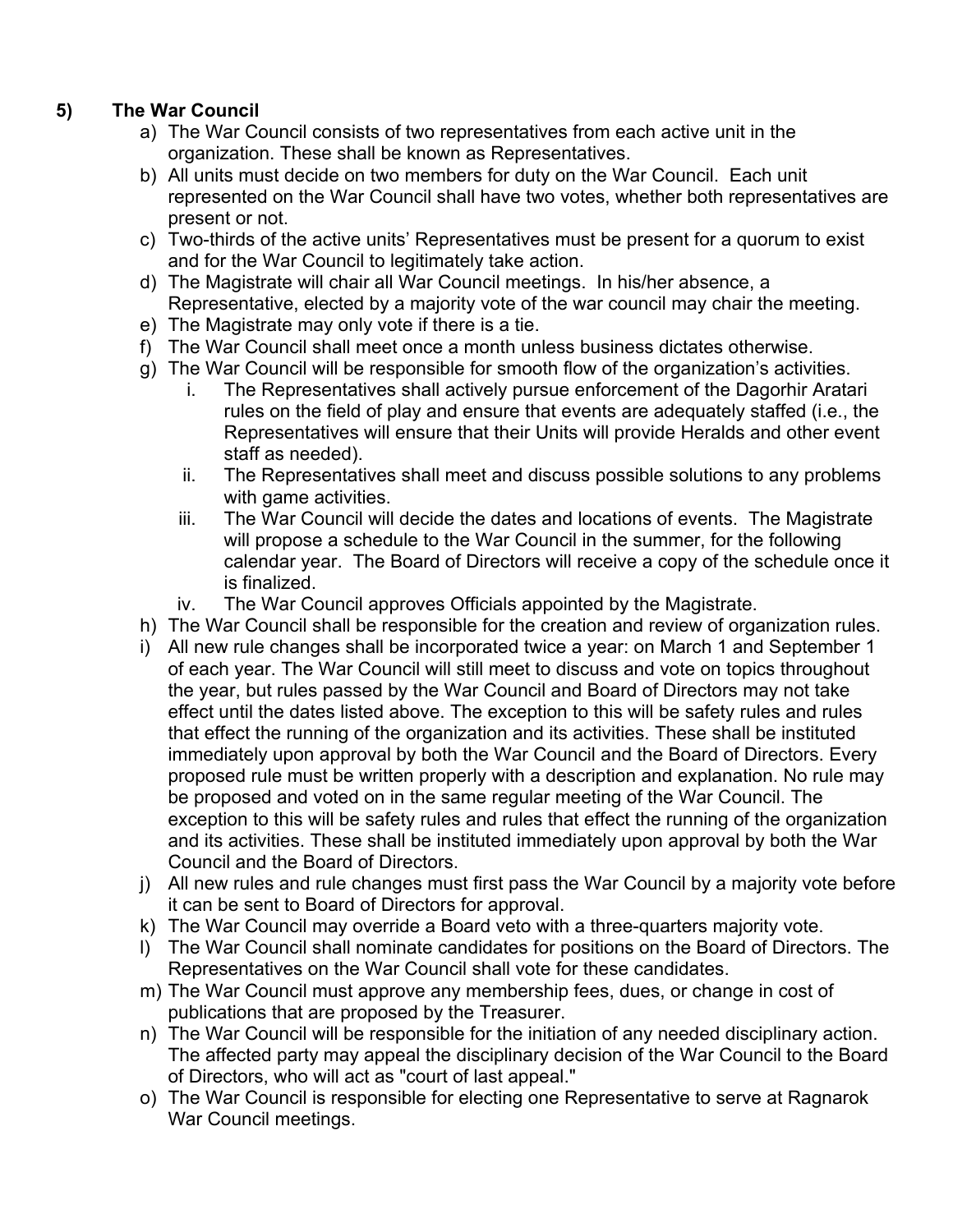# **6) Amendments to these Bylaws**

The War Council or any member of the Board of Directors may propose amendments to these bylaws.

- A. The proposed amendments must be submitted to the War Council and the Board of Directors.
- B. For a proposed amendment to pass the War Council must approve the amendments by a 3/4-majority vote and the Board of Directors must approve the amendments by a 4/5-majority vote.

# **ADDENDA TO THE DBGA BYLAWS**

These addenda were added to the DBGA Bylaws with the specific intent of preventing future "hostile takeovers" of Dagorhir's intellectual property, as was attempted in 2001. By including these policies in the DBGA bylaws, we are protecting Dagorhir's intellectual property into the future. It requires a supermajority of both the AWC and the Board of Directors to make a change to the Bylaws; thus it's nearly impossible for any individual or cabal to force through a change that is BAD for the game.

## **WEBSITES** [\(www.dagorhir.com](http://www.dagorhir.com/) and [www.dagorhir.org\)](http://www.dagorhir.org/)

Management and ownership of the Dagorhir National and Aratari websites shall remain strictly under DBGA. DBGA officers are encouraged to utilize the energies and talents of volunteer staff from Dagorhir Aratari and other chapters, but under no circumstances may cede management or ownership of the sites and URLs to any other entity.

# **WEBSITE RULES**

This Homepage is dedicated to Dagorhir Battle Games. In the image of the original Dagorhir concept, our group contains members with both historical interests and fantasy interests. Very special thanks to the many dedicated Dagorhir members whose hard work and dedication have contributed to the success of this website and of our game.

This site copyrighted © 2001 by the non-profit organization Dagorhir Battle Game Association, Inc. See [copyright info here.](http://www.dagorhir.com/) All pictures and other materials were obtained through approved channels or from the public domain and are not intended to infringe any copyrights. This document may not be reproduced in whole or in part without the express written permission of Dagorhir Battle Game Association, Inc. or its elected officials.

## **BULLETIN BOARD RULES**

Welcome to the new Dagorhir Board. We hope you enjoy your stay here. Please take time to read the guidelines below. Remember that the purpose of the Bulletin Board is the distribution and sharing of information, and to promote and help Dagorhir and its members. Anything that doesn't fulfill the criteria doesn't belong here. Personal attacks and/or offensive messages will be removed. Topics that reflect poorly on Dagorhir members or groups, or divisive topics and/or topics disruptive to the fabric of Dagorhir shouldn't be posted on this board, and will be removed. This Board is one of Dagorhir's prime points of contact with the public, and with future members of Dagorhir. Keep the discussion to Dagorhir and related topics, i.e., not other games or LARPs or non-Dagorhir events held by non-Dagorhir organizations.

NOTE: Due to misuse and spam by third parties, participants are not allowed to post their email address in messages or in their signature lines. However, Chapter leaders and other responsible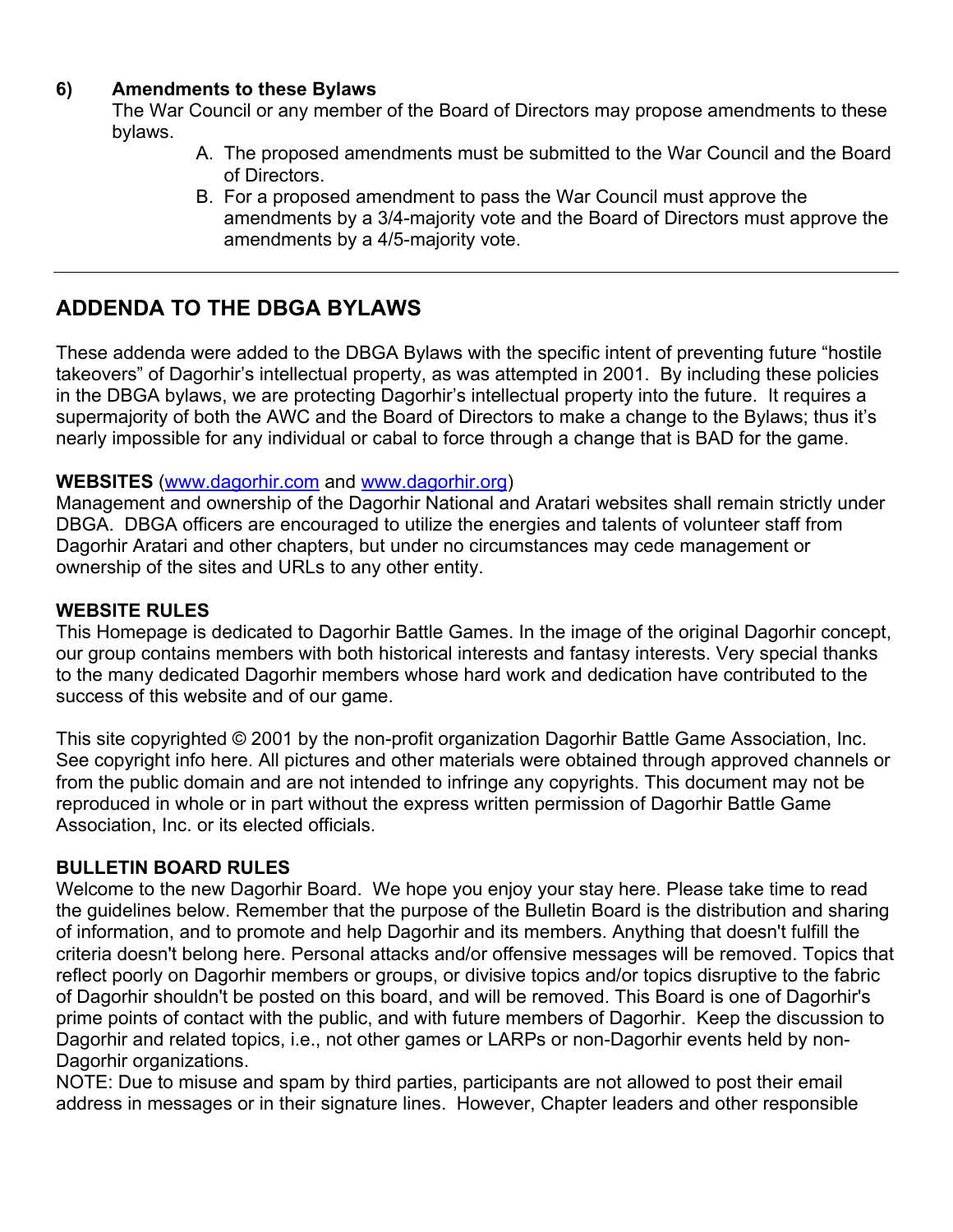parties may post their @Dagorhir.com e-mail addresses to encourage communications with their Chapter.

Take a minute to think about your message content before clicking the POST button! By clicking on "I Agree" below, you agree to all of the above terms of use for the Dagorhir Bulletin Board. If you do not agree with everything stated above, please click on "I Do Not Agree."

# **BANNING INDIVIDUALS FROM DAGORHIR EVENTS**

Per the guidance in the Dagorhir Handbook and the Manual of Arms, DBGA reserves the right to eject or exclude individuals from Dagorhir events for the following reasons:

- Violating local, county, state, or federal laws that impact Dagorhir or Dagorhir events, including but not limited to violations that endanger the safety of Dagorhir members, spectators, or bystanders; violations of intellectual property rights; destruction of property, etc.
- Endangering the safety of persons or property, including actions demonstrating intent to cause actual injuries or harm on the Dagorhir battlefield.
- Endangering Dagorhir's ability to use land or equipment.
- Abusive language or other behavior unbecoming of a Dagorhir member (applying a "reasonable person" standard).
- Disobeying the Dagorhir-related requests and instructions of those in charge of events.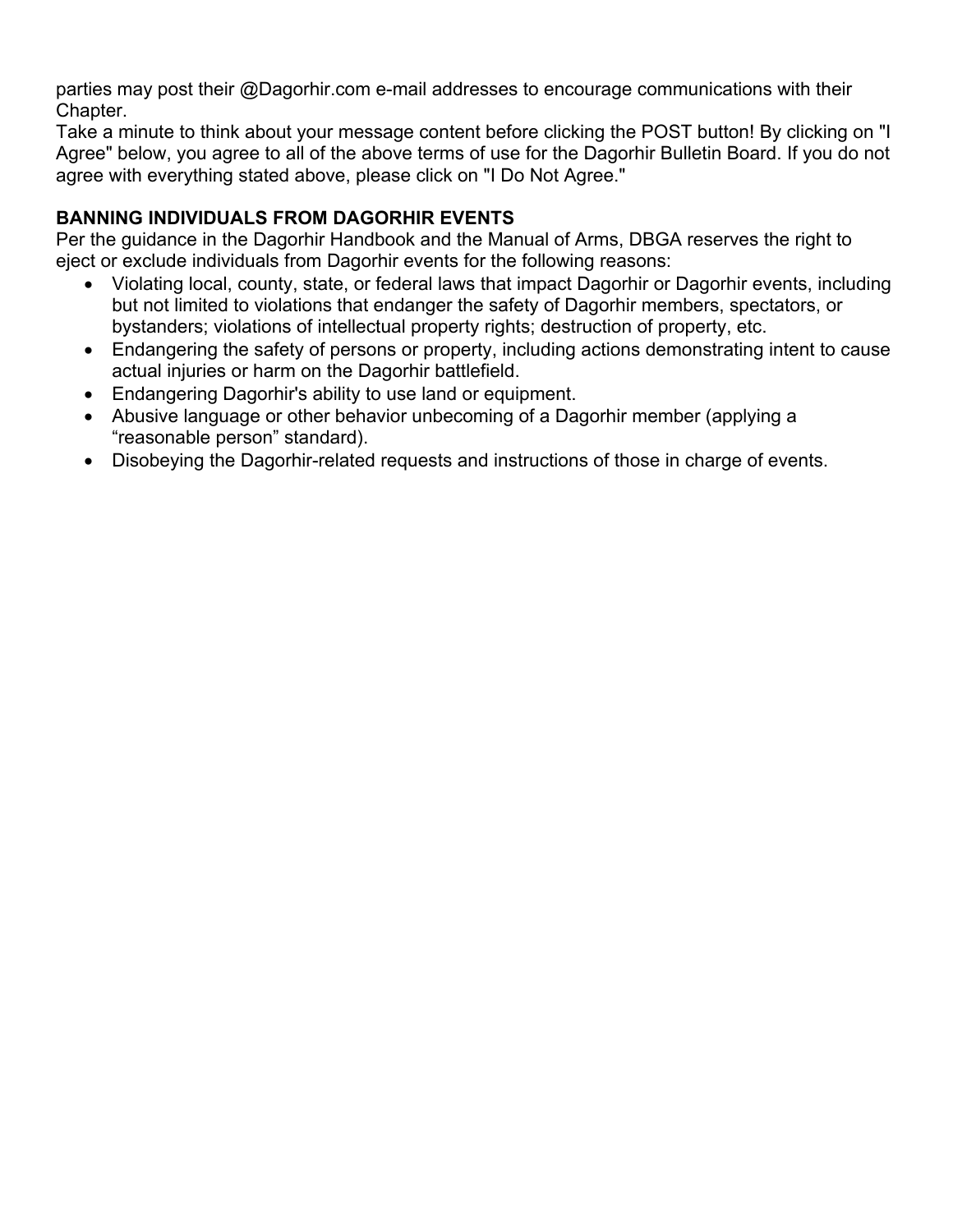# **DAGORHIR CHAPTER QUALIFICATIONS**

To be a Dagorhir Chapter, the Administrators of the prospective Chapter must submit a signed, notarized contract to DBGA. The exact text of the Dagorhir Chapter Contract follows.

# **Dagorhir Chapter Contract**

### **INTRODUCTION**

|                        | This CONTRACT is entered into between Dagorhir Battle Game Association, Incorporated (hereinafter "DBGA") and |
|------------------------|---------------------------------------------------------------------------------------------------------------|
| (Your Chapter Name:)   | (hereinafter "Chapter"), of                                                                                   |
| (Your City and State:) | and is effective as of the date of the counter-signature from                                                 |
| DBGA on the last page. |                                                                                                               |

DBGA is a Federally recognized non-profit organization incorporated in the State of Maryland, USA, which oversees the copyrights and other intellectual property rights of the Dagorhir name and the Dagorhir game system.

### **DEFINITIONS**

**Chapter:** A Chapter is defined as any group that holds Dagorhir events for its membership and is recognized by DGBA under the terms of this Contract.

**Chapter's Membership:** A Chapter's membership is defined as those people who regularly attend that Chapter's events. As such, a Chapter has a geographical basis defined by membership participation. However, no Chapter may claim an exclusive geographic location or boundaries as their membership. (e.g., No Chapter can "claim" the state of Colorado as their Chapter's exclusive territory.)

### **TERMS OF CONTRACT: RIGHTS AND RESPONSIBILITIES**

### **The Chapter will:**

- 1. Abide by all applicable federal, state, and local laws.
- 2. Maintain a positive relationship with government organizations, the public, and with other Dagorhir groups.
- 3. Operate as a non-profit entity. All proceeds from Dagorhir events and related sources must be used for the furtherance of the Chapter or of Dagorhir as a whole (for example, to pay costs of advertising, insurance, materials for "loaner" equipment, or site-use fees). All Dagorhir Chapter positions shall be on a completely unpaid volunteer basis. Proceeds from running Dagorhir events and related sources may never be used for personal profit. Chapters may choose to incorporate or otherwise file for official government recognition of their non-profit status. Should the Chapter choose to incorporate, such incorporation shall have no effect on this contract, and both the Chapter and DBGA will remain bound by the terms and obligations of this contract.
- 4. Follow the Dagorhir Gaming Rules System, without deletion or alteration, for all events. Chapters may add rules in addition to those in the Dagorhir Gaming Rules System, as long as they do not decrease the safety of the fighting or over-rule the basic tenets of the Dagorhir Gaming Rules System. (For example, but not limited to: all weapons must be safely padded and checked for safety at every event; hits to the head or neck from hand-held weapons are illegal; etc.)
- 5. Elect officers through fair and equitable means. At a minimum, these officers shall be the Administrator, Administrative Assistant, and Book Keeper. More positions may be created and staffed as the needs of the Chapter dictate. At least one of these officers must be at least 18 years of age or older. It is the responsibility of the Administrator to notify DBGA via email to [dagorhir@dagorhir.com o](mailto:dagorhir@dagorhir.com)f the election of, or changes to, the Chapter's officers. The Administrator and at least one other designate shall maintain an email address and phone number through which s/he can be contacted by DBGA, including notifying DBGA in a timely manner via email to [dagorhir@dagorhir.com](mailto:dagorhir@dagorhir.com) of any changes to the Chapter contact information.
- 6. Refrain from reproducing any Dagorhir-related copyrighted materials for sale or broad distribution without the express written consent of an authorized official of DBGA except as provided under "DGBA will" #2, below.
- 7. Hold Dagorhir events an average of at least once per month. Events may be (but are not limited to) Battles, Tournaments, Feasts, Seminars, Practices in Garb, etc. Event fees must be kept reasonable and are subject to the approval of DBGA.
- 8. Keep all Chapter events open for participation of the entire membership of the Chapter and of Dagorhir and to new members interested in joining.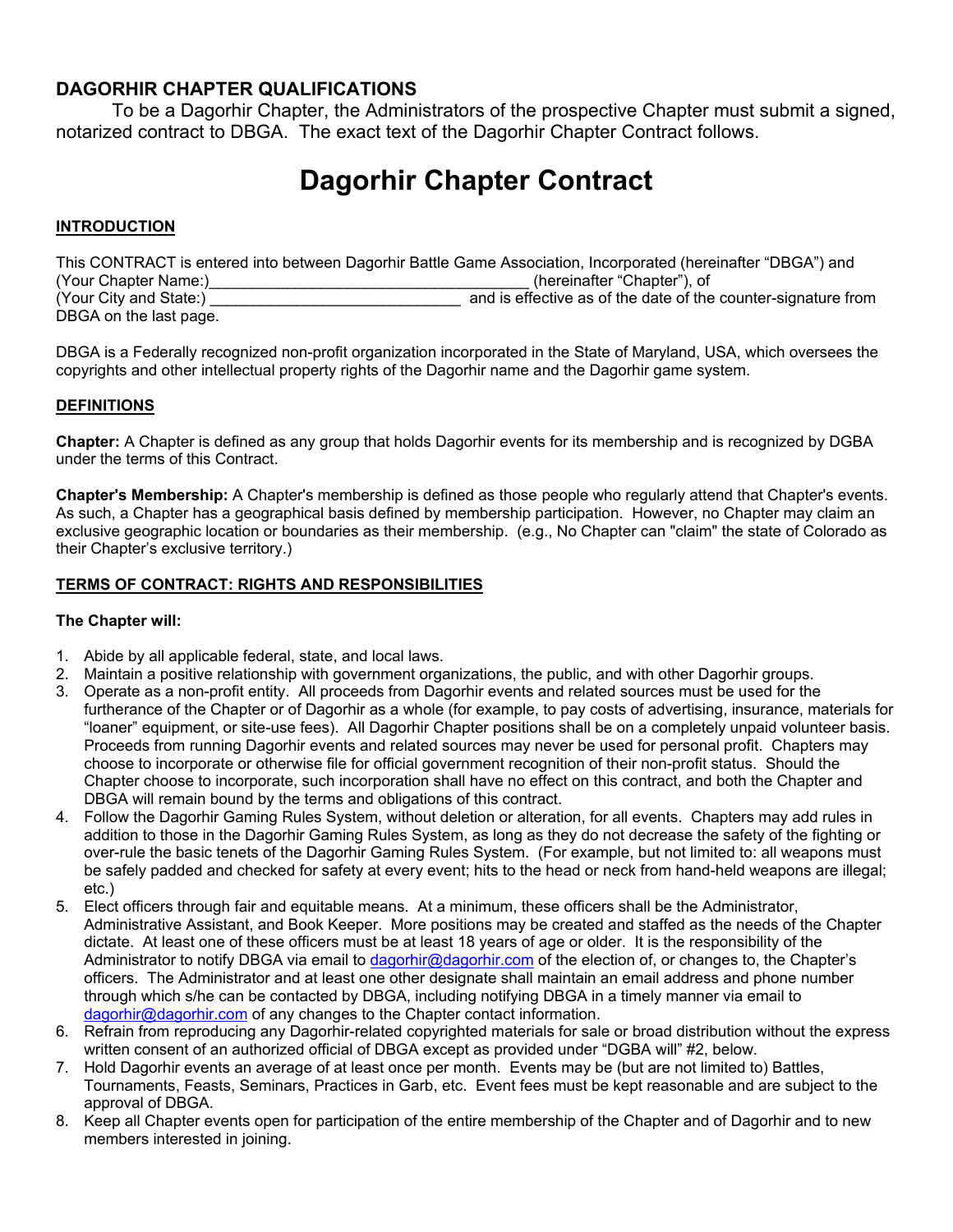- 9. Treat all members equally and fairly, without regard to race, sex, sexual orientation, national origin, color, creed, religion, disability, or age. Any restrictions instituted for safety and/or reduction of liability must be fair and nondiscriminatory.
- 10. Maintain accurate financial, attendance, and membership records. These records must at all times be open for review by any Chapter member, DBGA officers, or appropriate governmental entities upon request.
- 11. Promote themselves exclusively as a Dagorhir organization. Their website and all published material must represent the Chapter exclusively as a Dagorhir group and not a member of any other organization, regardless of members' participation in other activities.

### **DBGA will:**

- 1. Grant permission for the Chapter to use the Dagorhir name and Dagorhir Gaming Rules System in perpetuity so long as the Chapter does not violate the terms of this contract.
- 2. Grant limited permission for the Chapter to reproduce Dagorhir-related copyrighted material under the Doctrine of Fair Use, including but not limited to: the Dagorhir Rules, Dagorhir Handbook, Dagorhir History, Dagorhir photographs, etc. "Fair Use" is defined as being for non-profit purposes of membership instruction and/or recruiting.
- 3. Assist the Chapter in advertising and recruitment through such reasonable means as the [www.dagorhir.com w](http://www.dagorhir.com/)eb site, web links, referrals, national advertising efforts, and other such means as mutually agreed upon by the Chapter and DBGA.

## **LIABILITY**

DBGA, its officers, members, and alumni accept neither liability nor responsibility for the actions of, or any injury to, any member, officer, spectator, or bystander of the Chapter. The Chapter recognizes and takes responsibility to notify all its members and participants that Dagorhir is a full-contact sport equivalent to football, ice hockey, or martial arts, and is played out of doors under conditions of unpredictable terrain and/or weather. The Chapter warrants that it is formed and managed under its own recognizance, and its members participate in the Dagorhir Gaming System by choice. The Chapter is responsible for maintaining valid liability waivers for all event attendees and members. The Chapter is also responsible for ensuring that all equipment is inspected and certified for safety at every event, and that events are conducted in such a manner that prevents liability for use of event sites and other property.

### **TERMINATION OF CONTRACT**

The Chapter may choose at any time to terminate this Contract. A letter detailing the reasons for termination must be sent by registered mail to the President of the Board of Directors of DBGA, Inc. at the mailing address listed on the www.dagorhir.com website. Within thirty days of termination, copies of all records, including a full accounting of the distribution of assets, must be forwarded to the President of the Board of Directors of DBGA, Inc. If the Chapter has not incorporated, the letter must be signed by the highest officers of the group. If the Chapter has incorporated, the letter must be signed by a quorum of the Board of Directors, with an accompanying resolution by the Board. The Board of Directors of DBGA, Inc. may, at their sole discretion, choose to form a new Contract with any members of a terminated group who desire to remain active Dagorhir members.

Failure to comply with the terms of this Contract by the Chapter will constitute a material breach of this Contract, and may result in the termination of this Contract by DBGA, Inc. A letter detailing the reasons for termination must be sent by registered mail to the highest officer of an unincorporated group, or the highest ranking Board member of an incorporated group. Within thirty days of receipt of such a letter, copies of all records, including a full accounting of the distribution of assets must be forwarded to the President of the Board of Directors of DBGA, Inc.

Violations of some provisions of this contract, such as failure to abide by all applicable laws, are considered a material breach of the contract and will result in an immediate termination of this contract, whether DBGA is aware of the violation or not. If at some time, the Chapter breaches the contract, this Contract cannot be revived until there is a final judgment in court regarding that breach of law. Such revival must be in writing.

Upon termination of this Contract, all Chapter assets must be eliminated in a fair and legal fashion. Such elimination of assets must be completed within thirty days of the termination of this Contract, at the end of which period a full report must be forwarded to DBGA as previously described. Options for the elimination of assets include:

- 1. Sponsorship of a final event.
- 2. Contribution of cash assets and/or legal property to a legally recognized charitable organization.